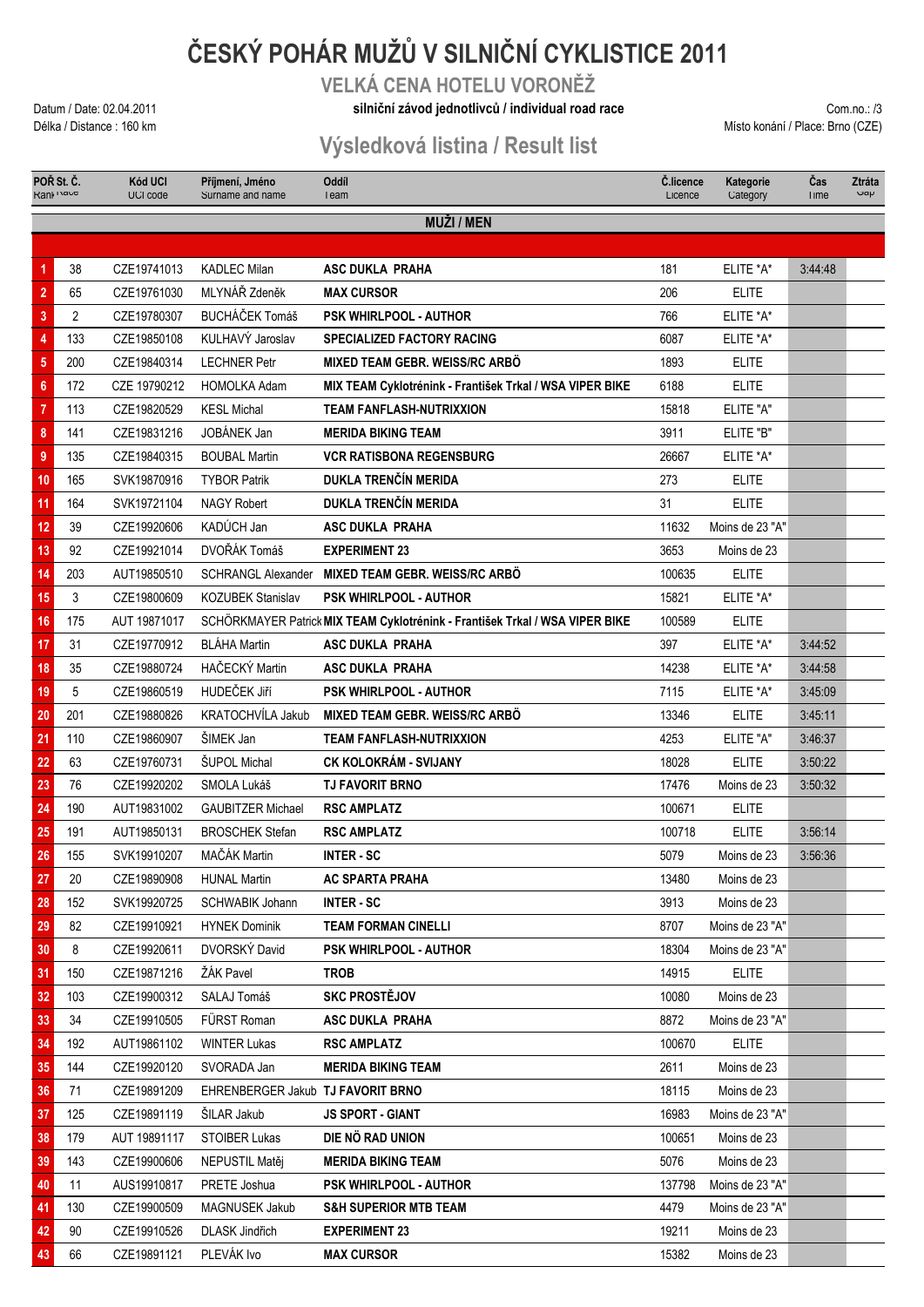| 44 | 166            | SVK19880708  | VYŠŇA Matej                         | DUKLA TRENČÍN MERIDA                                     | 622     | <b>ELITE</b>    |            |  |
|----|----------------|--------------|-------------------------------------|----------------------------------------------------------|---------|-----------------|------------|--|
| 45 | 72             | CZE19910923  | MAŇOUSEK Josef                      | <b>TJ FAVORIT BRNO</b>                                   | 1998    | Moins de 23     |            |  |
| 46 | 115            | CZE19911224  | RAJCHART Josef                      | <b>TEAM FANFLASH-NUTRIXXION</b>                          | 17929   | Moins de 23     |            |  |
| 47 | 48             | CZE19890502  | WOLF Jan                            | <b>CK WINDOOR'S Příbram</b>                              | 15853   | Moins de 23     |            |  |
| 48 | $50\,$         | CZE19870329  | ZELINKA Ondřej                      | <b>CK WINDOOR'S Příbram</b>                              | 6596    | ELITE "B"       |            |  |
| 49 | 170            | AUT 19850113 | GÖTZ Markus                         | MIX TEAM Cyklotrénink - František Trkal / WSA VIPER BIKE | 100583  | <b>ELITE</b>    |            |  |
| 50 | 9              | CZE19880119  | PAĎOUR František                    | <b>PSK WHIRLPOOL - AUTHOR</b>                            | 13836   | ELITE "A"       |            |  |
| 51 | 6              | CZE19901024  | DANAČÍK Tomáš                       | <b>PSK WHIRLPOOL - AUTHOR</b>                            | 3470    | Moins de 23 "A" |            |  |
| 52 | $\overline{7}$ | CZE19911223  | HOŠEK Josef                         | <b>PSK WHIRLPOOL - AUTHOR</b>                            | 18583   | Moins de 23 "A" |            |  |
| 53 | 176            | AUT 19830128 | <b>SCHWAIGER Michael</b>            | MIX TEAM Cyklotrénink - František Trkal / WSA VIPER BIKE | 100585  | <b>ELITE</b>    |            |  |
| 54 | 15             | SVK19761017  | <b>BRONIŠ Roman</b>                 | <b>AC SPARTA PRAHA</b>                                   | 265     | ELITE "A"       |            |  |
| 55 | 171            | AUT 19800321 | <b>HOEFLER Matthias</b>             | MIX TEAM Cyklotrénink - František Trkal / WSA VIPER BIKE | 100587  | <b>ELITE</b>    |            |  |
| 56 | 186            | SVK 19750518 | RIŠKA Martin                        | mix team KC SPORT MOST / RC ARBÖ GOURMETFEIN WELS        | 347     | <b>ELITE</b>    |            |  |
| 57 | 198            | AUT19910809  | <b>SCHINAGEL Philip</b>             | MIXED TEAM GEBR. WEISS/RC ARBÖ                           | 100414  | Moins de 23     |            |  |
| 58 | 188            | AUT 19880408 | ZOIDL Riccardo                      | mix team KC SPORT MOST / RC ARBÖ GOURMETFEIN WELS        | 100532  | <b>ELITE</b>    |            |  |
| 59 | 36             | CZE19870329  | HAČECKÝ Vojtěch                     | <b>ASC DUKLA PRAHA</b>                                   | 15816   | ELITE *A*       |            |  |
| 60 | $\mathbf{1}$   | CZE19760129  | <b>BENČÍK Petr</b>                  | PSK WHIRLPOOL - AUTHOR                                   | 15762   | ELITE *A*       |            |  |
| 61 | 173            | AUT 19800120 | <b>RUCKER Stefan</b>                | MIX TEAM Cyklotrénink - František Trkal / WSA VIPER BIKE | 100584  | <b>ELITE</b>    |            |  |
| 62 | 174            | AUT 19870331 | SCHÖFFMANN Martin                   | MIX TEAM Cyklotrénink - František Trkal / WSA VIPER BIKE | 100588  | <b>ELITE</b>    |            |  |
| 63 | 183            | AUT 19850807 | <b>GRAF Andreas</b>                 | mix team KC SPORT MOST / RC ARBÖ GOURMETFEIN WELS        | 100151  | <b>ELITE</b>    |            |  |
| 64 | 40             | CZE19830719  | KAŇKOVSKÝ Alois                     | ASC DUKLA PRAHA                                          | 986     | ELITE *A*       |            |  |
| 66 | 105            | CZE19860219  | <b>HRADIL Jiří</b>                  | <b>KCK CYKLOTEAM ZLÍN</b>                                | 12423   | <b>ELITE</b>    | 4:00:06    |  |
|    | 4              | CZE19810112  | DLOUHÝ Vojtěch                      | PSK WHIRLPOOL - AUTHOR                                   | 15812   | ELITE *A*       | <b>DNF</b> |  |
|    | 10             | ESP19881020  | <b>REYNES Marc</b>                  | <b>PSK WHIRLPOOL - AUTHOR</b>                            | ####### | ELITE *A*       | <b>DNF</b> |  |
|    | 12             | CZE19920926  | VEČEŘA Jakub                        | PSK WHIRLPOOL - AUTHOR                                   | 17556   | Moins de 23 "A" | <b>DNF</b> |  |
|    | 16             | CZE19810303  | FABIŠOVSKÝ Ladislav AC SPARTA PRAHA |                                                          | 1257    | ELITE "A"       | <b>DNF</b> |  |
|    | 18             | CZE19900925  | <b>HOLUB Tomáš</b>                  | <b>AC SPARTA PRAHA</b>                                   | 18471   | Moins de 23 "A" | <b>DNF</b> |  |
|    | 19             | CZE19820607  | HRUBÝ Tomáš                         | <b>AC SPARTA PRAHA</b>                                   | 174     | ELITE "A"       | <b>DNF</b> |  |
|    | 21             | CZE19761019  | KROTKÝ Rostislav                    | <b>AC SPARTA PRAHA</b>                                   | 5694    | ELITE "A"       | <b>DNF</b> |  |
|    | 22             | CZE19850514  | NESVEDA Jiří                        | AC SPARTA PRAHA                                          | 3969    | ELITE "A"       | <b>DNF</b> |  |
|    | 23             | CZE19851104  | OKROUHLICKÝ Tomáš AC SPARTA PRAHA   |                                                          | 2581    | ELITE "A"       | <b>DNF</b> |  |
|    | 30             | CZE19890510  | BAREŠ Jiří                          | <b>ASC DUKLA PRAHA</b>                                   | 4976    | Moins de 23 "A" | <b>DNF</b> |  |
|    | 32             | CZE19920630  | CETKOVSKÝ Martin                    | ASC DUKLA PRAHA                                          | 15228   | Moins de 23 "A" | <b>DNF</b> |  |
|    | 41             | CZE19850706  | <b>MIXA Marek</b>                   | <b>ASC DUKLA PRAHA</b>                                   | 1128    | ELITE *A*       | <b>DNF</b> |  |
|    | 45             | CZE19910608  | ČERNÝ Michael                       | <b>CK WINDOOR'S Příbram</b>                              | 7695    | Moins de 23     | <b>DNF</b> |  |
|    | 46             | CZE19910424  | SKALICKÝ Jiří                       | <b>CK WINDOOR'S Příbram</b>                              | 3472    | Moins de 23     | <b>DNF</b> |  |
|    | 47             | CZE19891230  | ŠIMEK Adam                          | <b>CK WINDOOR'S Příbram</b>                              | 409     | Moins de 23     | <b>DNF</b> |  |
|    | 49             | CZE19891207  | <b>ZAORAL Marek</b>                 | <b>CK WINDOOR'S Příbram</b>                              | 1222    | Moins de 23     | <b>DNF</b> |  |
|    | 55             | CZE19880923  | DUDEK Tomáš                         | <b>CK KOLOKRÁM - SVIJANY</b>                             | 2119    | <b>ELITE</b>    | <b>DNF</b> |  |
|    | 56             | CZE19880112  | <b>ENDLER Filip</b>                 | <b>CK KOLOKRÁM - SVIJANY</b>                             | 17981   | <b>ELITE</b>    | <b>DNF</b> |  |
|    | 58             | CZE19810517  | MARŠÍK Tomáš                        | CK KOLOKRÁM - SVIJANY                                    | 17099   | <b>ELITE</b>    | <b>DNF</b> |  |
|    | 60             | CZE19771008  | ŘÍHA Jiří                           | CK KOLOKRÁM - SVIJANY                                    | 1447    | <b>ELITE</b>    | <b>DNF</b> |  |
|    | 61             | CZE19890710  | SOUKUP Michal                       | <b>CK KOLOKRÁM - SVIJANY</b>                             | 18941   | Moins de 23     | <b>DNF</b> |  |
|    | 64             | CZE19920628  | VESELÝ Daniel                       | CK KOLOKRÁM - SVIJANY                                    | 18379   | Moins de 23     | <b>DNF</b> |  |
|    | 67             | CZE19920501  | LASÁK Matěj                         | <b>MAX CURSOR</b>                                        | 15554   | Moins de 23     | <b>DNF</b> |  |
|    | 70             | CZE19910928  | ČERNÝ Viktor                        | <b>TJ FAVORIT BRNO</b>                                   | 6110    | Moins de 23     | <b>DNF</b> |  |
|    | 73             | CZE19920411  | MATOUŠEK Jiří                       | <b>TJ FAVORIT BRNO</b>                                   | 18595   | Moins de 23     | DNF        |  |
|    | 74             | CZE19920717  | OHŘÁL Adam                          | <b>TJ FAVORIT BRNO</b>                                   | 17469   | Moins de 23     | <b>DNF</b> |  |
|    | 75             | CZE19920818  | RAJS David                          | <b>TJ FAVORIT BRNO</b>                                   | 17795   | Moins de 23     | <b>DNF</b> |  |
|    | 77             | CZE19731005  | <b>KORCINA Michal</b>               | <b>TJ FAVORIT BRNO</b>                                   | 2269    | <b>ELITE</b>    | <b>DNF</b> |  |
|    | 79             | CZE19800817  | <b>BACHMAN Milan</b>                | <b>TJ FAVORIT BRNO</b>                                   | 1026    | <b>ELITE</b>    | <b>DNF</b> |  |
|    | 80             | CZE19830707  | <b>BEZUNK Ondřej</b>                | <b>TEAM FORMAN CINELLI</b>                               | 1148    | <b>ELITE</b>    | <b>DNF</b> |  |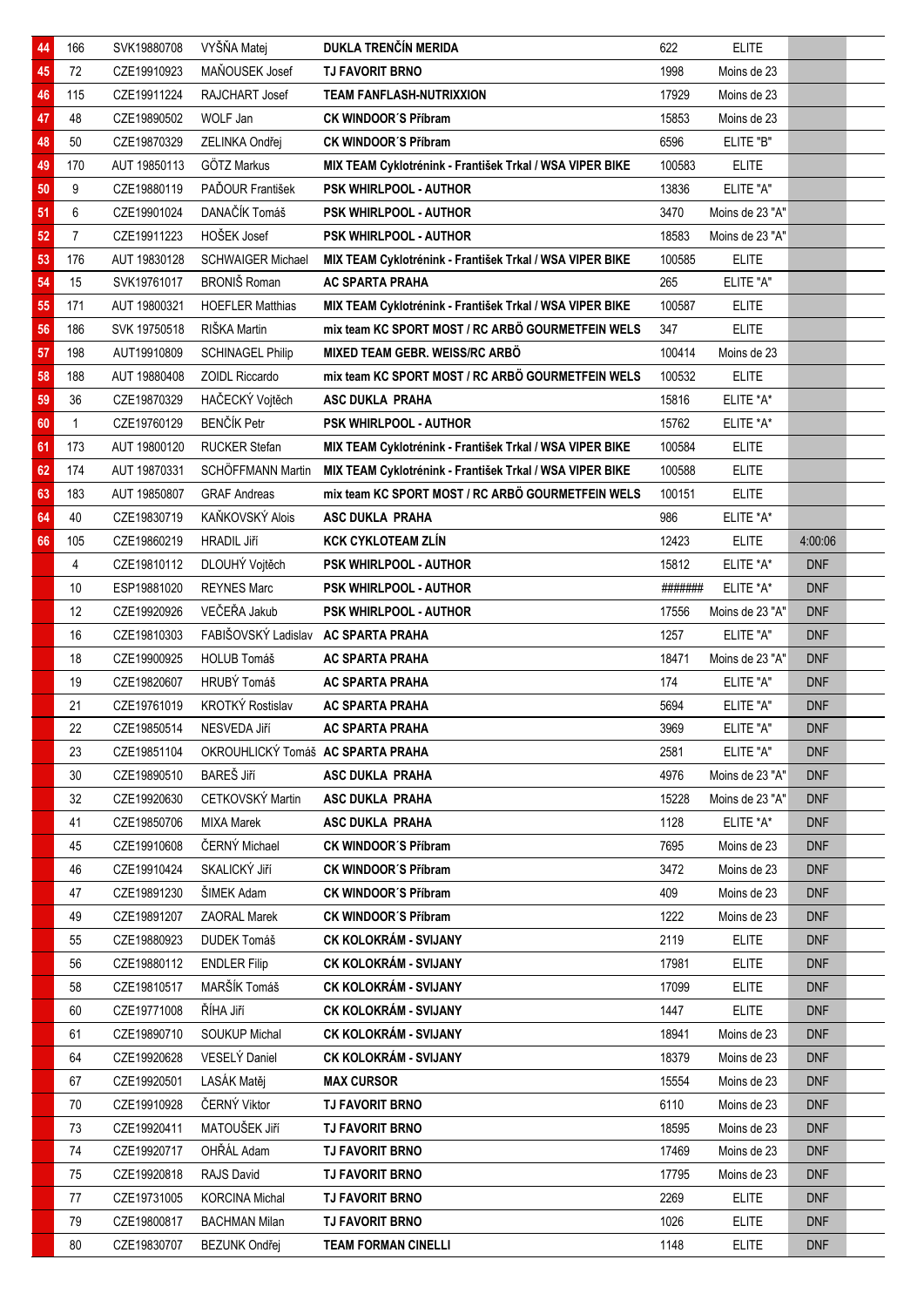| 81  | CZE19820702  | HUDEČEK Petr            | <b>TEAM FORMAN CINELLI</b>                                             | 3530   | ELITE "B"       | <b>DNF</b> |
|-----|--------------|-------------------------|------------------------------------------------------------------------|--------|-----------------|------------|
| 83  | CZE19911207  | <b>MAREK Jaroslav</b>   | <b>TEAM FORMAN CINELLI</b>                                             | 12923  | Moins de 23     | <b>DNF</b> |
| 84  | CZE19890615  | MÍČEK Ondřej            | <b>TEAM FORMAN CINELLI</b>                                             | 1495   | Moins de 23     | <b>DNF</b> |
| 91  | CZE19910206  | DRBOHLAV Jan            | <b>EXPERIMENT 23</b>                                                   | 18084  | Moins de 23     | <b>DNF</b> |
| 93  | CZE19891003  | <b>HRACHOVEC Radek</b>  | <b>EXPERIMENT 23</b>                                                   | 11190  | Moins de 23     | <b>DNF</b> |
| 95  | CZE19880517  | <b>ZAORAL Filip</b>     | <b>EXPERIMENT 23</b>                                                   | 17844  | <b>ELITE</b>    | <b>DNF</b> |
| 100 | CZE19920731  | FILIP Jakub             | <b>SKC PROSTĚJOV</b>                                                   | 18203  | Moins de 23     | <b>DNF</b> |
| 101 | CZE19900816  | MARŠÁLEK Nikolas        | <b>SKC PROSTĚJOV</b>                                                   | 15194  | Moins de 23     | <b>DNF</b> |
| 102 | CZE19920428  | MRÁČEK Michal           | <b>SKC PROSTĚJOV</b>                                                   | 18946  | Moins de 23     | <b>DNF</b> |
| 106 | CZE19780420  | KUČERA Ivo              | <b>KCK CYKLOTEAM ZLÍN</b>                                              | 3522   | <b>ELITE</b>    | <b>DNF</b> |
| 107 | CZE19891022  | MATULA Lukáš            | <b>KCK CYKLOTEAM ZLÍN</b>                                              | 14325  | Moins de 23     | <b>DNF</b> |
| 108 | CZE19810511  | NOVOTNÝ Pavel           | <b>KCK CYKLOTEAM ZLÍN</b>                                              | 3030   | <b>ELITE</b>    | <b>DNF</b> |
| 109 | CZE19821120  | ŠEVČÍK Martin           | <b>KCK CYKLOTEAM ZLÍN</b>                                              | 3528   | <b>ELITE</b>    | <b>DNF</b> |
| 111 | CZE19880828  | VOBORA Ondřej           | <b>TEAM FANFLASH-NUTRIXXION</b>                                        | 6595   | <b>ELITE</b>    | <b>DNF</b> |
| 112 | CZE19900123  | KLABOUCH Jan            | <b>TEAM FANFLASH-NUTRIXXION</b>                                        | 16530  | Moins de 23     | <b>DNF</b> |
| 114 | CZE19830928  | RADOLF Tomáš            | <b>TEAM FANFLASH-NUTRIXXION</b>                                        | 1840   | <b>ELITE</b>    | <b>DNF</b> |
| 120 | CZE19801226  | <b>BLINKA Luděk</b>     | <b>CYKLO MXM HULÍN</b>                                                 | 3725   | <b>ELITE</b>    | <b>DNF</b> |
| 121 | CZE19850209  | CIMBÁLNÍK Pavel         | <b>CYKLO MXM HULÍN</b>                                                 | 10726  | <b>ELITE</b>    | <b>DNF</b> |
| 123 | CZE19921126  | KŘENECKÝ Robin          | CYKLO JIŘIČKA Č.BUDĚJOVICE                                             | 11457  | Moins de 23     | <b>DNF</b> |
| 124 | CZE19840623  | STANĚK Lukáš            | MIX TEAM Cyklotrénink - František Trkal / WSA VIPER BIKE               | 3466   | <b>ELITE</b>    | <b>DNF</b> |
| 127 | CZE19781006  | DRÁBEK Zdeněk           | <b>SCS MIRVA</b>                                                       | 12052  | <b>ELITE</b>    | <b>DNF</b> |
| 129 | CZE19910217  | STUCHLÍK Pavel          | <b>Marco Polo Cycling team</b>                                         | 18964  | Moins de 23     | <b>DNF</b> |
| 132 | CZE19920713  | VRÁŽEL Viktor           | <b>KC KOOPERATIVA SG JABLONEC n.N</b>                                  | 17781  | Moins de 23     | <b>DNF</b> |
| 137 | CZE19711022  | KOKEŠ Pavel             | SK VALAŠSKÉHO KRÁLOVSTVÍ                                               | 15056  | <b>ELITE</b>    | <b>DNF</b> |
| 140 | CZE19901207  | CINK Ondřej             | <b>MERIDA BIKING TEAM</b>                                              | 17933  | Moins de 23     | <b>DNF</b> |
| 142 | CZE19900309  | <b>KOZEL Michal</b>     | <b>MERIDA BIKING TEAM</b>                                              | 15039  | Moins de 23     | <b>DNF</b> |
| 146 | CZE19921229  | DOLEŽAL Jiří            | <b>AC SPARTA PRAHA</b>                                                 | 12896  | Moins de 23     | <b>DNF</b> |
| 147 | CZE19870818  | TOMAN Jiří              | <b>TEAM FORMAN CINELLI</b>                                             | 1151   | <b>ELITE</b>    | <b>DNF</b> |
| 148 | CZE19910327  | SVOBODA Milan           | <b>SK VEHA TEAM</b>                                                    | 12886  | Moins de 23 "A" | <b>DNF</b> |
| 149 | CZE19840214  | <b>BRABEC Daniel</b>    | <b>BOHEMIA CYCLING TEAM</b>                                            | 14762  | <b>ELITE</b>    | <b>DNF</b> |
| 151 | SVK19690106  | POLIEVKA Pavol          | DUKLA TRENČÍN MERIDA                                                   | 2584   | <b>ELITE</b>    | <b>DNF</b> |
| 153 | SVK19911205  | <b>SLOTTA Martin</b>    | <b>INTER-SC</b>                                                        | 3619   | Moins de 23     | <b>DNF</b> |
| 154 | SVK19900907  | <b>WACHS Martin</b>     | <b>INTER-SC</b>                                                        | 4816   | Moins de 23     | <b>DNF</b> |
| 156 | SVK19921221  | KOLÁŘ Michael           | <b>INTER-SC</b>                                                        | 3796   | Moins de 23     | <b>DNF</b> |
| 157 | SVK19811104  | ŽELEZŇÁK Milan          | <b>INTER-SC</b>                                                        | 5568   | ELITE "B"       | <b>DNF</b> |
| 158 | SVK19910117  | <b>MAREK Boris</b>      | DUKLA TRENČÍN MERIDA                                                   | 4425   | Moins de 23     | <b>DNF</b> |
| 160 | SVK19730102  | ŠIPEKY Jan              | DUKLA TRENČÍN MERIDA                                                   | 351    | <b>ELITE</b>    | <b>DNF</b> |
| 161 | SVK19920819  | CHALÁS Jaroslav         | DUKLA TRENČÍN MERIDA                                                   | 3763   | Moins de 23     | <b>DNF</b> |
| 162 | SVK19910205  | AŽALTOVIČ Tomáš         | DUKLA TRENČÍN MERIDA                                                   | 2402   | Moins de 23     | <b>DNF</b> |
| 163 | SVK19920818  | BÉREŠ Stanislav         | DUKLA TRENČÍN MERIDA                                                   | 4640   | Moins de 23     | <b>DNF</b> |
| 169 | AUT 19781001 | <b>GEISLER Wolfgang</b> | MIX TEAM Cyklotrénink - František Trkal / WSA VIPER BIKE               | 100586 | <b>ELITE</b>    | <b>DNF</b> |
| 180 | AUT 19860822 | <b>KALS Thomas</b>      | DIE NÖ RAD UNION                                                       | 100293 | <b>ELITE</b>    | <b>DNF</b> |
| 181 | AUT 19910310 | <b>LUDWIG David</b>     | DIE NÖ RAD UNION                                                       | 100292 | Moins de 23     | <b>DNF</b> |
| 184 | AUT 19920129 |                         | LINDLBAUER Christoph mix team KC SPORT MOST / RC ARBÖ GOURMETFEIN WELS | 100531 | Moins de 23     | <b>DNF</b> |
| 185 | AUT 19740707 |                         | RIEBENBAUER Werner mix team KC SPORT MOST / RC ARBÖ GOURMETFEIN WELS   | 100047 | <b>ELITE</b>    | <b>DNF</b> |
| 193 | AUT19741229  | TÄUBEL Thomas           | <b>RSC AMPLATZ</b>                                                     | 100672 | <b>ELITE</b>    | <b>DNF</b> |
| 194 | AUT19920917  | SIMON Mario             | <b>RSC AMPLATZ</b>                                                     | 100674 | Moins de 23     | <b>DNF</b> |
| 195 | AUT19920712  | <b>KUNZ Martin</b>      | <b>RSC AMPLATZ</b>                                                     | 100675 | Moins de 23     | <b>DNF</b> |
| 196 | AUT19910713  | <b>REITER Daniel</b>    | MIXED TEAM GEBR. WEISS/RC ARBÖ                                         | 100207 | Moins de 23     | <b>DNF</b> |
| 197 | AUT19900825  | <b>HASIBEDER Thomas</b> | MIXED TEAM GEBR. WEISS/RC ARBÖ                                         | 100100 | Moins de 23     | <b>DNF</b> |
| 199 | AUT19911211  | TÄUBEL Christoph        | MIXED TEAM GEBR. WEISS/RC ARBÖ                                         | 100101 | Moins de 23     | <b>DNF</b> |
| 202 | AUT19810730  | PROBST Rupert           | MIXED TEAM GEBR. WEISS/RC ARBÖ                                         | 100413 | <b>ELITE</b>    | <b>DNF</b> |